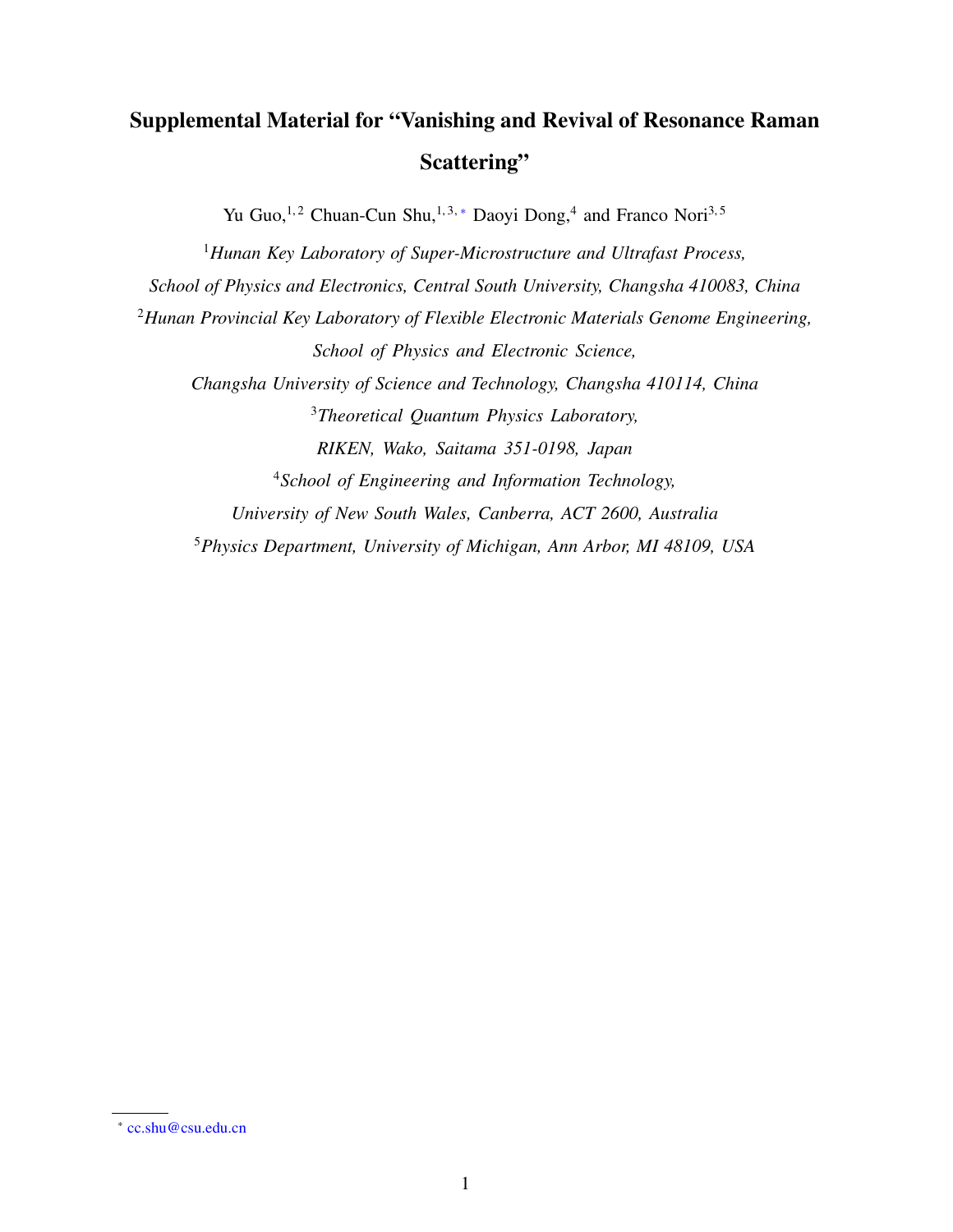## I. ANALYTICAL SOLUTION FOR A FOUR-LEVEL DOUBLE-Λ <sup>87</sup>RB SYSTEM

We derive an analytic solution for a four-level double- $\Lambda$  <sup>87</sup>Rb atom driven by a linearly polarized time-dependent laser pulse without using the rotating-wave approximation. The system consists of four states  $|1\rangle$ ,  $|2\rangle$ ,  $|3\rangle$ , and  $|4\rangle$  with energies  $E_1$ ,  $E_2$ ,  $E_3$ , and  $E_4$  interacting with a pulsed laser field  $\mathcal{E}(t)$ . The corresponding Hamiltonian in the dipole approximation can be written as  $\overline{1}$ 

$$
\hat{H}(t) = \begin{pmatrix} E_1 & 0 & 0 & 0 \\ 0 & E_2 & 0 & 0 \\ 0 & 0 & E_3 & 0 \\ 0 & 0 & 0 & E_4 \end{pmatrix} - \begin{pmatrix} 0 & 0 & \mu_{13} & \mu_{14} \\ 0 & 0 & \mu_{23} & \mu_{24} \\ \mu_{13} & \mu_{23} & 0 & 0 \\ \mu_{14} & \mu_{24} & 0 & 0 \end{pmatrix} \mathcal{E}(t)
$$
\n(S1)

where the dipole matrix elements satisfy the following relations

$$
\mu_{14} = \sqrt{\frac{1}{4}} \mu_J = -\sqrt{3} \mu_{13},
$$
  
\n
$$
\mu_{13} = -\sqrt{\frac{1}{12}} \mu_J,
$$
  
\n
$$
\mu_{23} = \sqrt{\frac{1}{4}} \mu_J = \sqrt{3} \mu_{24},
$$
  
\n
$$
\mu_{24} = \sqrt{\frac{1}{12}} \mu_J,
$$
\n(S2)

with  $\mu_J$  the transition dipole matrix element of  $5^2S_{1/2} \rightarrow 5^2P_{1/2}$  [1]. In the interaction picture, the Hamiltonian in Eq.  $(S1)$  can be rewritten as

$$
\hat{H}_{I} = -\begin{pmatrix}\n0 & 0 & \mu_{13} \mathcal{E}(t) e^{-i\omega_{13}t} & \mu_{14} \mathcal{E}(t) e^{-i\omega_{14}t} \\
0 & 0 & \mu_{23} \mathcal{E}(t) e^{-i\omega_{23}t} & \mu_{24} \mathcal{E}(t) e^{-i\omega_{24}t} \\
\mu_{13} \mathcal{E}(t) e^{i\omega_{13}t} & \mu_{23} \mathcal{E}(t) e^{i\omega_{23}t} & 0 & 0 \\
\mu_{14} \mathcal{E}(t) e^{i\omega_{14}t} & \mu_{24} \mathcal{E}(t) e^{i\omega_{24}t} & 0 & 0\n\end{pmatrix}
$$
\n(S3)

with  $\omega_{nm} = E_m - E_n$ . In the broad-bandwidth-limit regime, i.e.,  $\Delta \omega \gg \delta_2$ , the states  $|3\rangle$  and  $|4\rangle$  can be regarded as near degenerate in energy. To this end, we consider the limit case when  $\omega_{14} = \omega_{13}$ and  $\omega_{24} = \omega_{23}$ , and therefore Eq. (S3) can be written as

$$
\hat{H}_{I} = -\begin{pmatrix}\n0 & 0 & \mu_{13} \mathcal{E}(t) e^{-i\omega_{13}t} & \mu_{14} \mathcal{E}(t) e^{-i\omega_{13}t} \\
0 & 0 & \mu_{23} \mathcal{E}(t) e^{-i\omega_{23}t} & \mu_{24} \mathcal{E}(t) e^{-i\omega_{23}t} \\
\mu_{13} \mathcal{E}(t) e^{i\omega_{13}t} & \mu_{23} \mathcal{E}(t) e^{i\omega_{23}t} & 0 & 0 \\
\mu_{14} \mathcal{E}(t) e^{i\omega_{13}t} & \mu_{24} \mathcal{E}(t) e^{i\omega_{23}t} & 0 & 0\n\end{pmatrix}.
$$
\n(S4)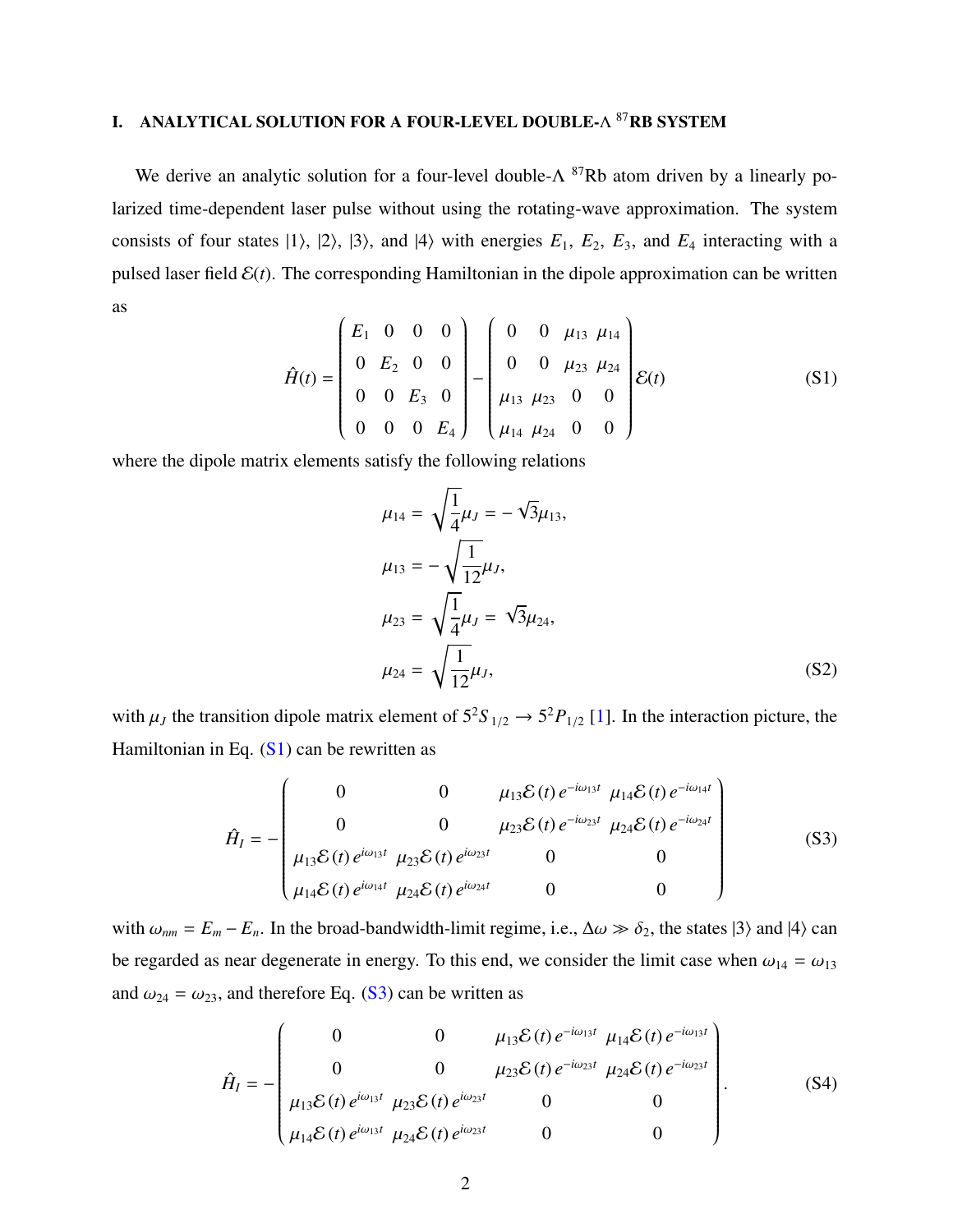By using the Magnus expansion [2], the time-evolution of the unitary operator can be written as

$$
U\left(t,t_{0}\right) = \exp\left[\sum_{n=1}^{\infty} S^{(n)}\left(t\right)\right].
$$
 (S5)

The first leading term is  $S^{(1)}(t) = iA(t)$ , with

$$
A(t) = -\int_{t_0}^{t} H_I(t_1) dt_1
$$
  
= 
$$
\begin{pmatrix} 0 & 0 & \theta_{13}^* & -\sqrt{3}\theta_{13}^* \\ 0 & 0 & \sqrt{3}\theta_{24}^* & \theta_{24}^* \\ \theta_1 & \sqrt{3}\theta_{24} & 0 & 0 \\ -\sqrt{3}\theta_{13} & \theta_{24} & 0 & 0 \end{pmatrix}
$$
 (S6)

where

$$
\theta_{13}(t) = \int_{t_0}^t \mu_{13} \mathcal{E}(t') e^{i\omega_{13}t'} dt,
$$
 (S7)

$$
\theta_{24}(t) = \int_{t_0}^t \mu_{24} \mathcal{E}(t') e^{i\omega_{23}t'} dt.
$$
 (S8)

The corresponding unitary operator, in terms of eigenvalues and eigenvectors of *A*(*t*), can be given as

$$
U^{(1)}(t, t_0) = \exp[iA(t)]
$$
\n
$$
= \sum_{n=1}^{4} \exp[iA_n(t)] |A_n\rangle\langle A_n|
$$
\n(S9)

where the eigenvalues *A<sup>n</sup>* read

$$
A_1 = -2|\theta_{13}|,\t\t(S10)
$$

$$
A_2 = 2 |\theta_{13}|, \tag{S11}
$$

$$
A_3 = -2|\theta_{24}|,\t\t(S12)
$$

$$
A_4 = 2 |\theta_{24}|, \tag{S13}
$$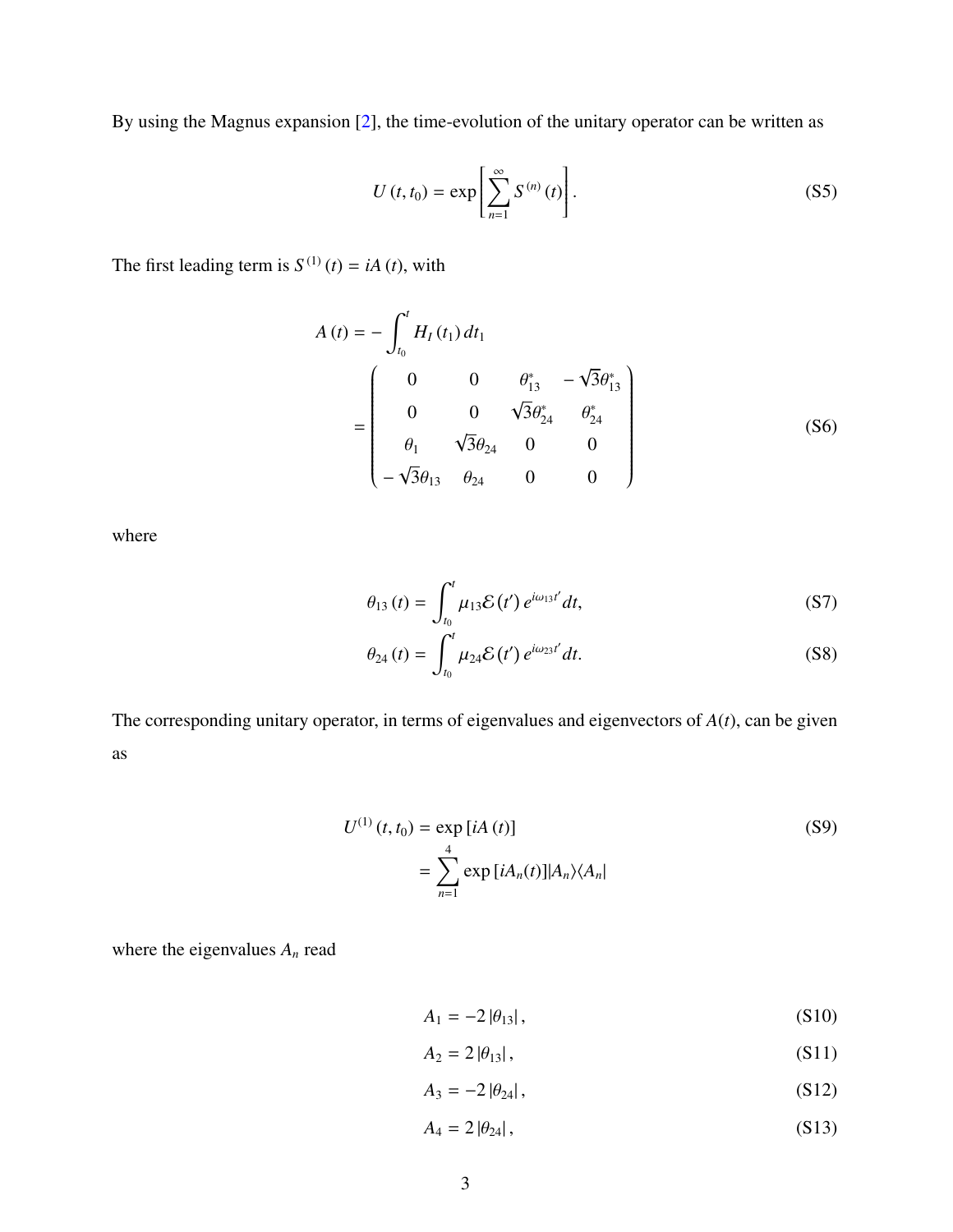and the corresponding eigenvectors  $|A_n\rangle$  are

$$
|A_1\rangle = \frac{\theta_{13}^*}{\sqrt{2}|\theta_{13}|} |1\rangle - \frac{1}{2\sqrt{2}} |3\rangle + \sqrt{\frac{3}{8}} |4\rangle, \qquad (S14)
$$

$$
|A_2\rangle = -\frac{\theta_{13}^*}{\sqrt{2}|\theta_{13}|} |1\rangle - \frac{1}{2\sqrt{2}} |3\rangle + \sqrt{\frac{3}{8}} |4\rangle, \qquad (S15)
$$

$$
|A_3\rangle = -\frac{\theta_{24}^*}{\sqrt{2}|\theta_{24}|} |2\rangle + \sqrt{\frac{3}{8}} |3\rangle + \frac{1}{2\sqrt{2}} |4\rangle, \qquad (S16)
$$

$$
|A_4\rangle = \frac{\theta_{24}^*}{\sqrt{2}|\theta_{24}|} |2\rangle + \sqrt{\frac{3}{8}} |3\rangle + \frac{1}{2\sqrt{2}} |4\rangle.
$$
 (S17)

For the system initially in  $|1\rangle$  at  $t = t_0$ , the time-dependent wave function  $|\psi^{(1)}(t) = U^{(1)}(t, t_0)|1\rangle$ for the four-level system can be obtained in terms of the complex pulse area by

$$
|\psi^{(1)}(t)\rangle = \cos[\theta(t)]|1\rangle + \frac{i\theta_1(t)}{2\theta(t)}\sin[\theta(t)]|3\rangle
$$
\n
$$
+ \frac{i\sqrt{3}\theta_1(t)}{2\theta(t)}\sin[\theta(t)]|4\rangle
$$
\n(S18)

with  $\theta_1(t) = 2\theta_{13}(t)$ , and  $\theta(t) = |\theta_1(t)|$ . As a result, the four-level system is reduced to a three-level *V* system without the population in state  $|2\rangle$  at any time *t*. This fact has been demonstrated in Fig. S1 by calculating the time-dependent populations of states  $P_n(t) = |\langle n | \psi(t) |^2$ ,  $(n = 1, 2, 3, 4)$ , for the four-level double-Λ system, which is driven by using a pulsed laser field with a broad bandwidth of  $\Delta \omega = 23\delta_1$ . That is, the RRS contribution to the state  $|2\rangle$  is annihilated in real time.

## II. PULSE AREA THEOREM FOR A THREE-LEVEL *V* SYSTEM

As is evident from Eq. (S18), the final populations in the excited states depend on the pulse area of  $\theta_{13}(t_f)$ , i.e.,

$$
P_3^{(1)}(t_f) = \left| \frac{i\theta_1(t_f)}{2\theta(t_f)} \sin[\theta(t_f)] \right|^2,
$$
 (S19)

and

$$
P_4^{(1)}(t_f) = \left| \frac{i\sqrt{3}\theta_1(t_f)}{2\theta(t_f)} \sin[\theta(t_f)] \right|^2.
$$
 (S20)

A pulse area of  $\theta_{13}(t_f) = \pi/4$  will lead to a population distribution of 1:3 with 25% in  $|3\rangle$  and 75% in |4⟩. To achieve this pulse area, we take the pulsed laser field as

$$
\mathcal{E}(t) = \text{Re}\left[\frac{1}{2\pi} \int_0^\infty A(\omega)e^{-i\omega t} e^{i\phi(\omega)} d\omega\right]
$$
(S21)